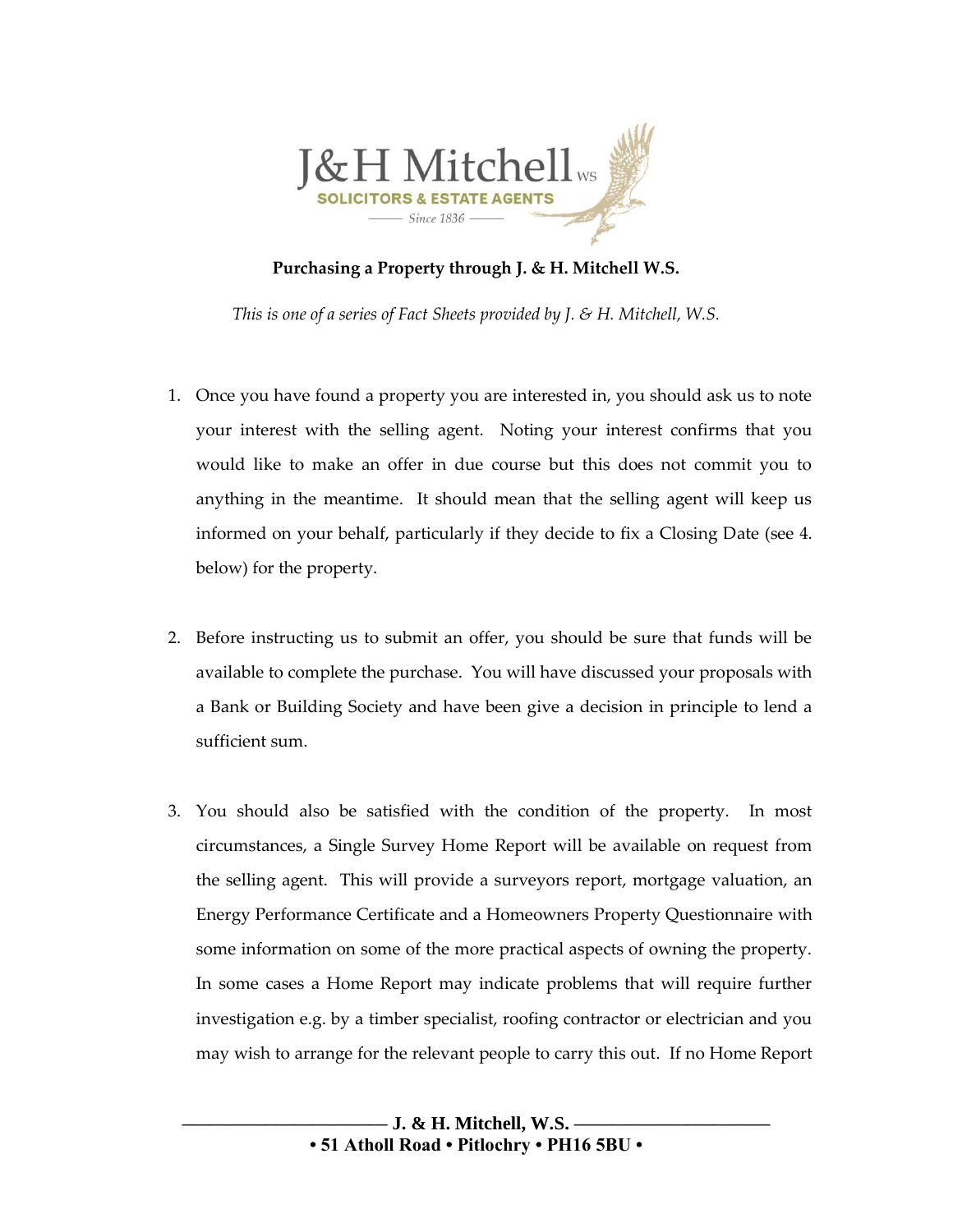is available, because you are making private arrangements to purchase a property not on the open market, you should have the property surveyed before submitting the offer, although in some cases a seller may consider an offer which is conditional on your receiving a satisfactory survey report and finance within a certain timescale. Usually there is a choice of two main surveys. A Scheme 1 Survey is a more basic 'bricks and mortar valuation', whilst a Scheme 2 Survey is a more thorough examination which will include an inspection of sub-floor and roof void (subject to access).

- 4. The contract for a purchase is made up of an exchange of letters between the parties' solicitors, called "Missives". The first of these letters is your offer to purchase, submitted by us on your behalf. The offer is long and detailed, containing all the warranties and conditions intended to protect your interests as purchaser. If your note of interest was the only one registered with the selling agent, it may be possible to enter into direct negotiations with the seller but, if there is more than one, the selling agent is likely to set a Closing Date where your best offer has to be submitted with the selling agent at a specific date and time. The seller will look at all the offers submitted at the Closing Date and will usually choose the highest offer (although not obliged to).
- 5. If your offer is acceptable, the seller's solicitor will issue a formal qualified acceptance to us, accepting your offer in principle but not necessarily accepting all of the offer conditions, by qualifying these to suit the seller's own position. The title deeds are usually sent to us at this stage so that we can check through them and give you (and your lenders) a Report on Title. We can then proceed with the conveyancing formalities including the preparation of the new title deed to transfer title of the property into your name.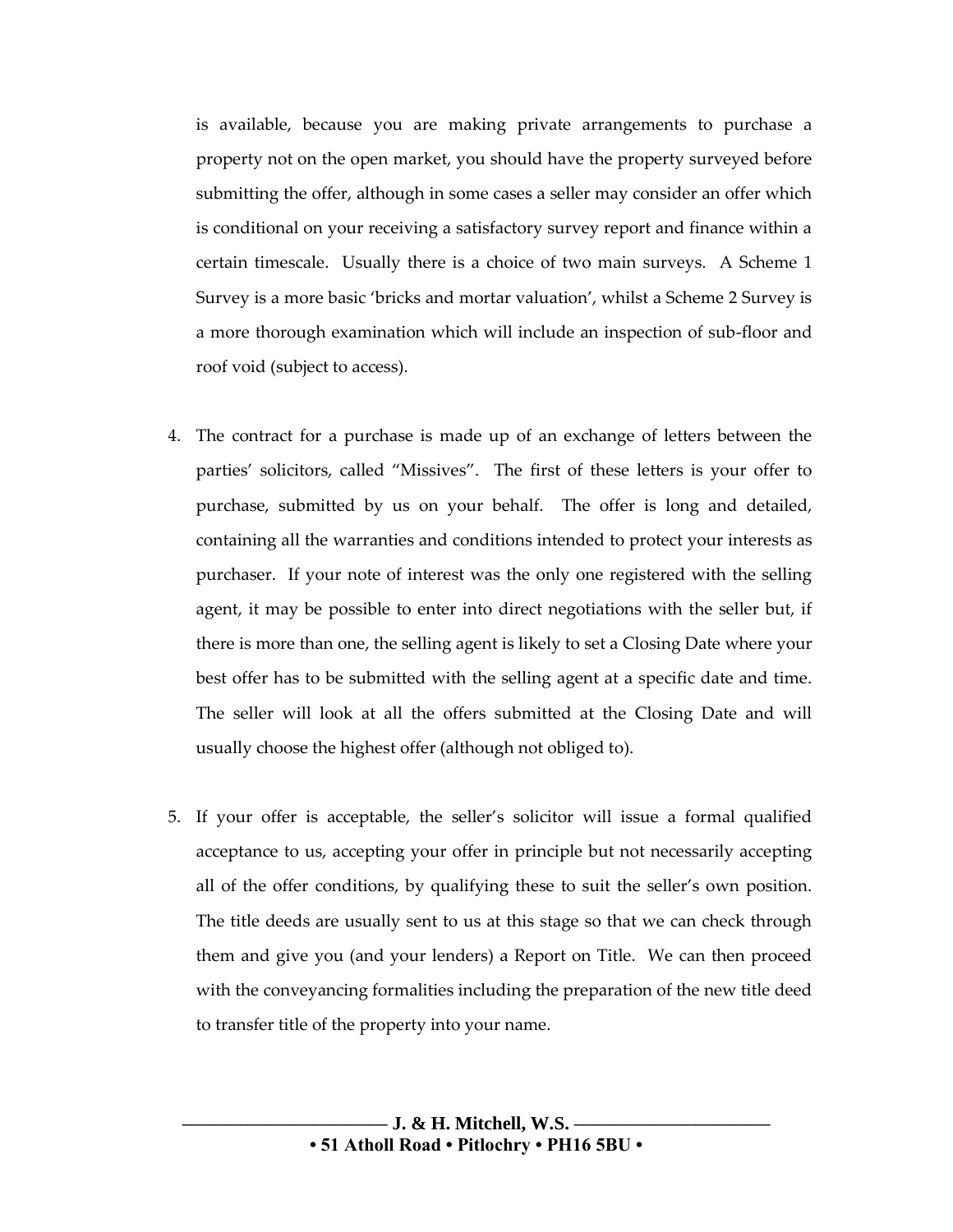- 6. Once all matters are agreed in writing, there will be a binding contract on both the seller and you, from which neither may withdraw without the consent of the other. The seller and you do not sign the letters which make up the contract; these are signed by the solicitors acting as agents for their clients. The contract will confirm not only the price but also the "Date of Entry" (which is also known as the settlement date or completion date), being the date on which the price is paid by us on your behalf to the seller's solicitors in exchange for our receiving the signed title deed in your favour and your receiving the keys.
- 7. If you are taking out a mortgage, we will often also act for the Bank or Building Society too. We will receive a copy of the offer of loan, prepare the mortgage documentation ("the Standard Security") for you to sign and obtain the mortgage funds from the lender.
- 8. We will require cleared funds from you, prior to the date of entry, in respect of the balance of the price not being met from the mortgage, plus any Land and Buildings Transaction Tax payable to Revenue Scotland and the Land Register fees to register the new title deed and the Standard Security.
- 9. On the date of entry, the purchase price will be paid by us to the seller's solicitor. In exchange, the keys will be made available to you and the title deeds, including the new title deed in your favour, will be sent to us. We will then arrange to pay any Land and Buildings Transaction Tax and Additional Dwelling Supplement and have the title deed and any Standard Security registered with the Land Register of Scotland.
- 10. We will account to you for the transaction with a Cash Account and a note of our own fees for payment.